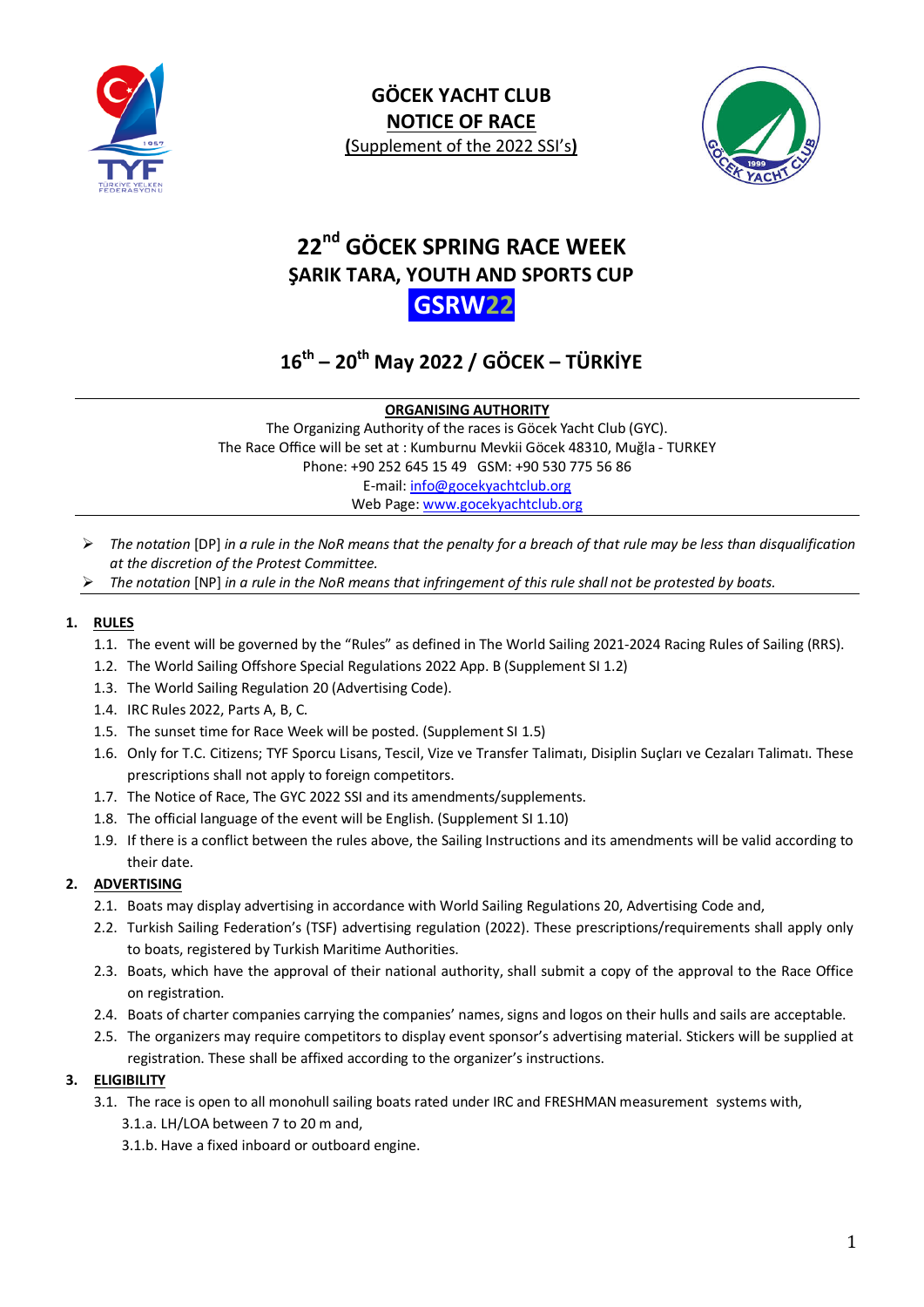



- 3.2. No boat shall be eligible to enter and race without a valid 2022 IRC rating certificate for IRC and IRC Charter classes and FRESHMAN Declaration Form for FRESHMAN classes.
- 3.3. If a boat competed in FRESHMAN class in **GYC 2021 Spring & Autumn regattas**, then she shall participate in the IRC/IRC Charter class for this race. In such cases, the 2022 valid IRC certificate shall be required.

# **4. ENTRY**

- 4.1. Eligible boats may enter with the **Online Entry Form** duly completed from [www.gocekyachtclub.org](http://www.gocekyachtclub.org/)
- 4.2. Registration will be restricted after sixty (60) boats are accurately registered.
- 4.3. Entries shall be submitted to the GYC no later than  $14<sup>th</sup>$  May 2022, 1500 (local) hrs.
- 4.4. To be entered a competitor shall have completed the following as described below;
	- 4.4.a. Fulfilled Entry Form,
	- 4.4.b. Crew list, licence no (For Turkish Citizens only) and World Sailing Sailor ID (IF ANY).
	- 4.4.c. COVID-19 Personal declaration form. (Attached)
	- 4.4.d. Registered with the OA, including payment of all fees,
	- 4.4.e. 2022 IRC Certificate or FRESHMAN Declaration Form on file with the OA,
	- 4.4.f. Advertising permit/certificates must be sent t[o info@gocekyachtclub.org](mailto:info@gocekyachtclub.org)
	- 4.4.g. For Charter Boats only; **A Charter Licence**, issued by the T.C. Ministry of Culture & Tourism and must valid on the dates of Race Week should be submitted to the registration office.
- 4.5. The organizing authority or the race committee may reject or cancel the entry of a boat or exclude a competitor provided it does so before the start of the first race and states the reason for doing so (RRS 76.1).
- 4.6. All those registered are deemed to have accepted all the rules stated in the Notice of Race.

### **5. [NP] CREW LIMITATIONS**

- 5.1. IRC Rule 22.4.2 is deleted and replaced by "There will be no upper crew limitation, but a minimum crew of three (3), two of them must be over eighteen (18), is required. There is no weight limit."
- 5.2. All competitors except foreign nationals shall have a TSF license valid for 2022.
- 5.3. Each skipper shall submit a crew list attached to his or her "Race Entry Form".
- 5.4. Competitors must be eight (8) and older and shall either be accompanied by their parents or provide parents written permission.
- 5.5. Sailors under the age of eighteen (18) are required to wear a lifejacket at all times
- 5.6. [DP] Every change of a crewmember shall be declared to the Race Office no later than two (2) hours before the scheduled time of the first warning signal of the day.

# **6. FEES**

- 6.1. The entry fee shall be EUR250 per boat. GYC members receive 30% discount if racing as owner/skipper.
- 6.2. All crew members and non-racing participants will pay a fee of EUR130 per person for their participation in the race. GYC members will pay 30% less per person. According to TSF's Covid-19 regulation, if social event(s) is cancelled due to covid-19 precautions, half of the fee will be refunded.
- 6.3. IRC 2022-measurement and Rating Certificate fee is to be charged according to the current IRC Price Lists.
- 6.4. A security deposit of EUR10 will be charged for the division signs and flags, which is refundable at the end of the Race Week.
- 6.5. The fee for a protest/request for redress by a boat shall be EUR200
- 6.6. For the required entry fee, GYC bank accounts are as follows; (OR by cash or credit card) 6.6.a. Garanti Bank Gocek Branch (1350)
- ( TL ) IBAN: TR52 0006 2001 3500 0006 2994 90
- ( EUR ) IBAN: TR34 0006 2001 3500 0009 0979 73
- SWIFT CODE **TGBATRISxxx**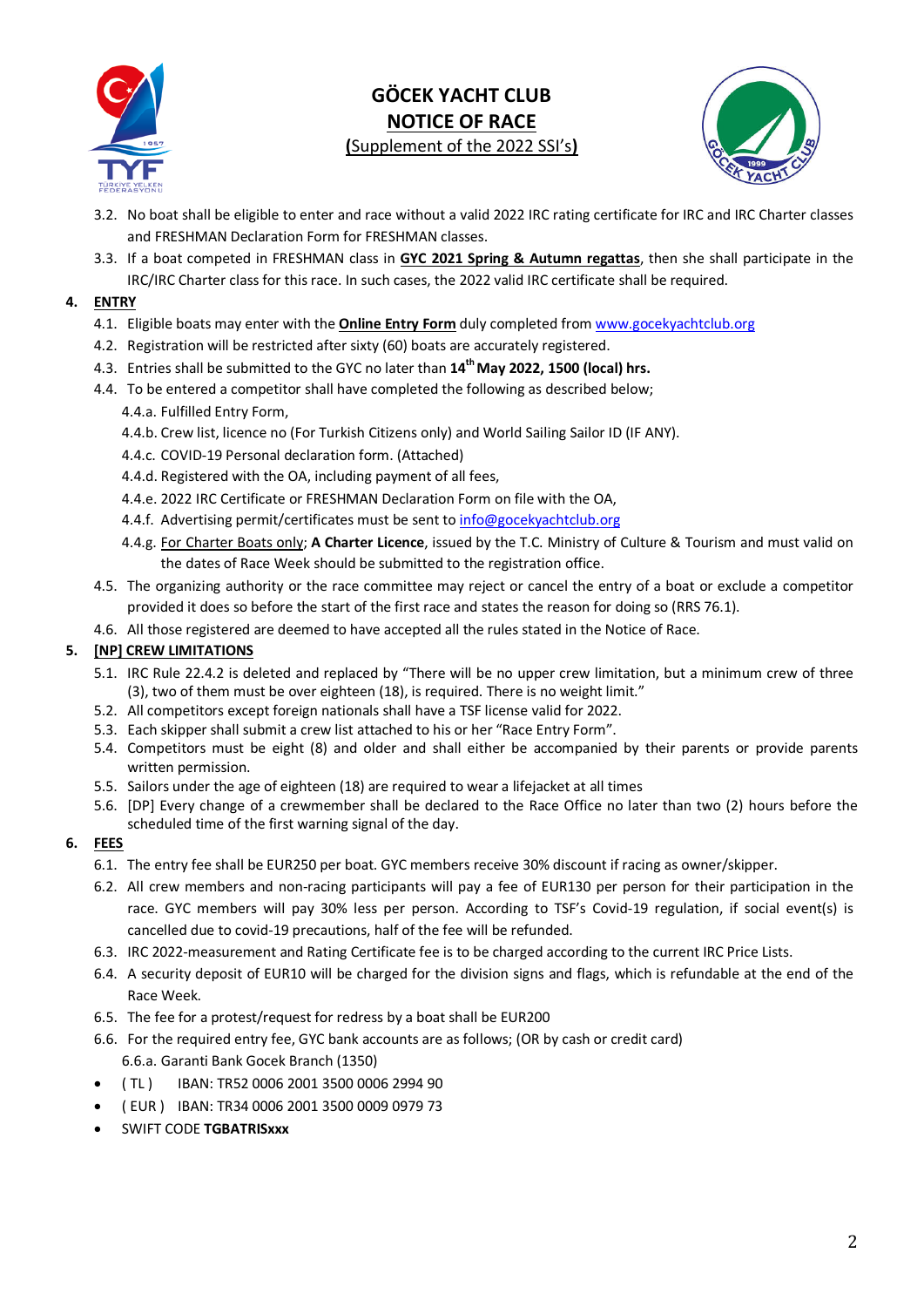



# **7. (NP) CLASS/DIVISIONS & HANDICAP SYSTEM**

- 7.1. For the opening of a Class/division at least five (5) boats must be enrolled.
- 7.2. Division determination will be made by the Race/Organizing Committee in accordance with the TCC/TCF of the registered boats in their class/division. **It will be final and cannot be disputed.**
- 7.3. Divisions can be altered, amalgamated or divided at the discretion of the OA.

### 7.4. IRC & IRC CHARTER Class:

- 7.4.a. Corrected time (CT) = Elapsed Time (ET) x Time Correction Constant (TCC) formula shall apply.
- 7.4.b. To compete in IRC and IRC CHARTER class/divisions, a boat shall have a valid 2022 IRC Certificate.
- 7.4.c. The TCC value on the IRC certificate will be used. The TCC (No Spinnaker) value will not be used.
- 7.4.d. The OA may split the **IRC Charter Class**, as cruiser and racer divisions according to number of entries and the specs of the boats.
- 7.4.e. Obligations and Restrictions for IRC CHARTER class/divisions:
	- 7.4.e.i. The boats under management of any Charter Company are eligible to race in IRC CHARTER class/division within the obligations and restrictions stated below:
		- 7.4.e.i.1. A boat, which meets the requirements as follows, shall compete in the IRC class if there is no IRC Charter-Racer division. *[(DLR) 175 and lower, AND/OR (HF) 7,7 and higher AND/OR* Rig Factor greater than 1.020
		- 7.4.e.i.2. No sails and spinnakers shall be used other than those provided by the charter company and declared on the valid IRC certificate.
		- 7.4.e.i.3. All standard charter equipment (all safety equipment, Anchor, ropes, spare fuel jerry cans, galley equipment, gas bottles, fire extinguishers, etc.) shall be carried on board during races. Only; tender, outboard motor, spray hood and bimini top may be left ashore.
		- 7.4.e.i.4. Boats from IRC CHARTER division may apply to race in IRC division (with RC's approval) but not vice versa.

# 7.5. FRESHMAN Class:

- 7.5.a. Corrected time (CT) = Elapsed Time (ET) x Time Correction Factor (TCF) applies.
- 7.5.b. The TCF of a boat in the FRESHMEN class/division is calculated as follows:
	- 7.5.b.i. TCF = (0.2424x√R)/(1+0.0567x√R) The Rating value R= 2.65xLOA (m) and is subject to Age Reduction.
- 7.5.c. Spinnaker (symmetric and/or asymmetrical) penalty for FRESHMAN Class/division is +10% of the Age Reduced Rating.
- 7.5.d. Age Reductions to be applied to the FRESHMAN Class/division boats shall be as follows
	- 2022 % 0,00 2016 % 2,40 2010 %6,80
	- 2021 % 0,40 2015 % 2,80 2009 % 7,60
	- 2020 % 0,80 2014 % 3,60 2008 % 8,40
	- 2019 % 1,20 2013 % 4,40 2007 % 9,20
	- 2018 % 1,60 2012 % 5,20 2006 % 10.00 and above.

2017 - % 2,00 2011 - % 6,00

- 7.5.e. Eligible boats racing in the FRESHMAN class/division are subject to the following obligations and restrictions: 7.5.e.i. Hi-tech sails (Kevlar, Mylar etc.) shall not be used in FRESHMAN class/division.
	- 7.5.e.ii. All the present equipment including furniture (security equipment, at least one (1) anchor and chain combined with adequate rope for the intended use and size of the boat, warps, spare diesel and water jerry cans, galley utensils, gas bottles, fire extinguishers etc.) shall be on board. Dinghies, outboard engines, biminis and spray hoods, may be left ashore.
	- 7.5.e.iii.Any boat, which has an IRC certificate, shall not compete in Freshman class/division.
- 7.6. Time on time system will be applied.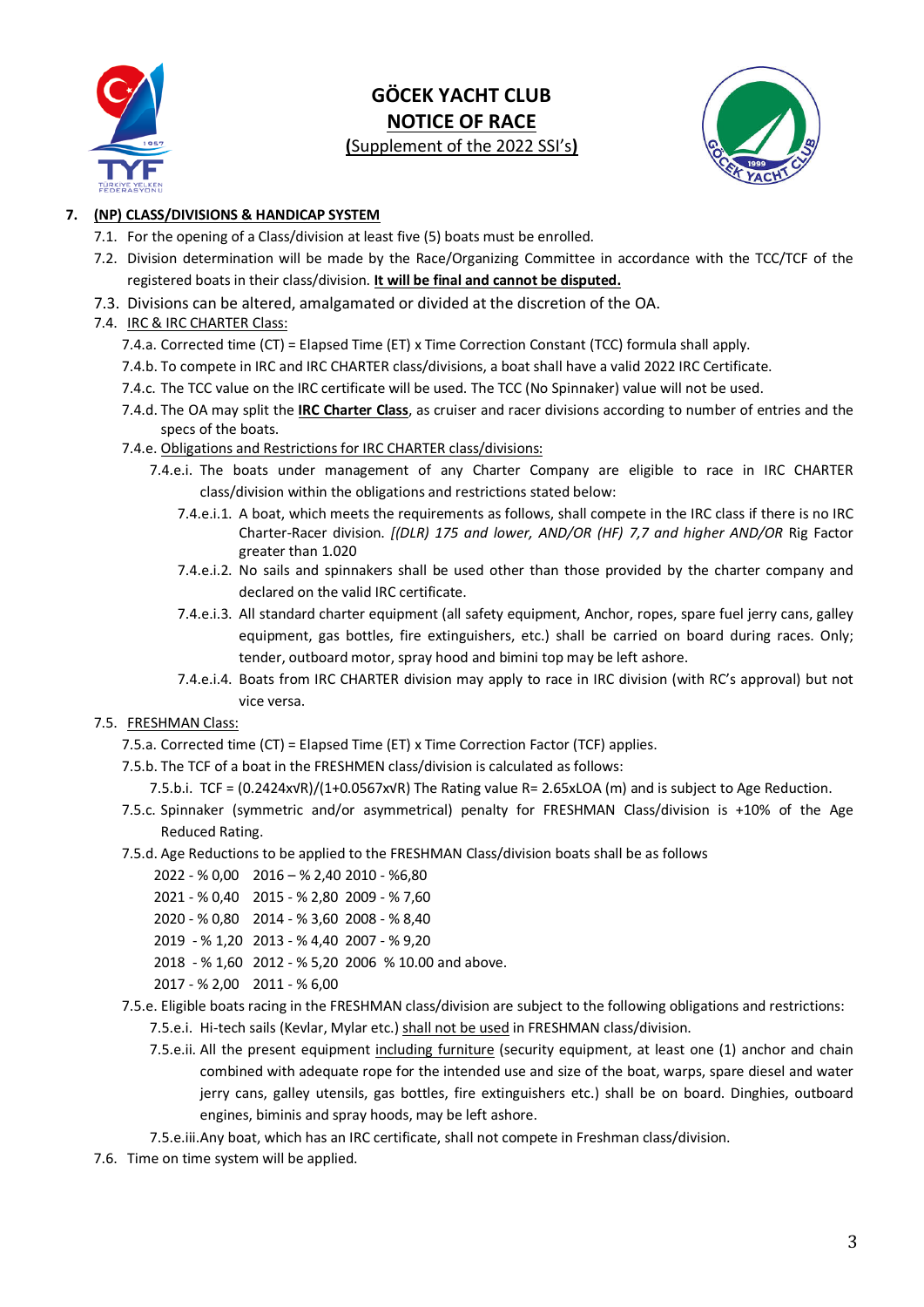

# **GÖCEK YACHT CLUB NOTICE OF RACE**

**(**Supplement of the 2022 SSI's**)**



7.7. The boat with the lowest corrected time (CT) will be declared the winner. The corrected time will be calculated to two places after the decimal point with ,50 or above being rounded upward.

# **8. SCHEDULE OF RACES (Supplement SI 5)**

- 8.1. Online Registration until 14 May from [www.gocekyachtclub.org](http://www.gocekyachtclub.org/)
- 8.2. Registration 15 May between 1000 1700 hrs.
- 8.3. Registration 16 May between 1000 1500 hrs.
- 8.4. Regatta documents 16 May 2022 at 1700 1730 hrs. (local) All documents of the Race Week (the sailing instructions, flags, hull numbers, etc.) shall be distributed at the Registration Office.
- 8.5. Skipper Briefing 16 May 2022 at 1800 1830 hrs.
- 8.6. Opening Party: 16 May 2022 at 1900 2100
- 8.7. The race schedule is as follows; (Supplement SI 5)
	- $\frac{1}{2}$  Race #1 17 May 2022
	- Race #2 & Race #3, 18 May 2022
	- Race #4 & Race #5 19 May 2022
	- Race #6, 20 May 2022
- 8.8. First division(s) warning signal times are; (Supplement SI 9.1) For Race #1, Race #2, Race #4 and Race #6 = **1100 hrs (local)** For Race #3 & Race #5, after the end of Race #2 and Race #4
- 8.9. Prize Giving Ceremony:
	- 8.9.a. T.B.A For Race #1 #2 #3,

8.9.b. T.B.A. For Race #4 #5 #6 .

- 8.10.Any change in the programme or the race schedule is at the discretion of the Organizing Committee.
- 8.11. The berthing place of the Race Committee vessel will be pontoon H in D-Marin, Göcek Marina. (Supplement SI 4.2)
- 8.12.On the last day of the regatta (20 May 2022) there will not be any warning signal after 1400 hrs (local). If the first division/divisions have their warning signal before 1400 then the other divisions may be given a warning signal after 1400 hrs local.
- 8.13. In twenty five (25) knots wind speed, the Race Committee may decide not to start the race/may finish an already started race or shorten the race course/may abandon the race. None of those options shall be grounds for redress.

#### **9. MEASUREMENTS**

- 9.1. Each boat in IRC and IRC CHARTER Class shall provide a valid 2022 IRC certificate.
- 9.2. A team provided by GYC will carry out the measurements if needed.

#### **10. VENUE**

10.1. The races will be held in the Gulf of Fethiye.

#### **11. THE COURSES**

- 11.1. The courses will be delivered with the Sailing Instructions.
- 11.2.Changes to the courses are at the discretion of the Race Committee.

#### **12. SCORING & NUMBER OF RACES**

- 12.1. Six (6) races are scheduled. The organizing authority has the right to change the number of races.
- 12.2.One (1) race is required to be completed to constitute a series.
- 12.3.When fewer than six (6) races have been completed, a boat's series score will be the total of her race scores.
- 12.4.When six (6) races have been completed, a boat's series score will be the total of her race scores excluding her worst score.
- 12.5. The Low Point Scoring System of RRS A4 will be applied.
- 12.6. The winner will be the boat with the lowest total points.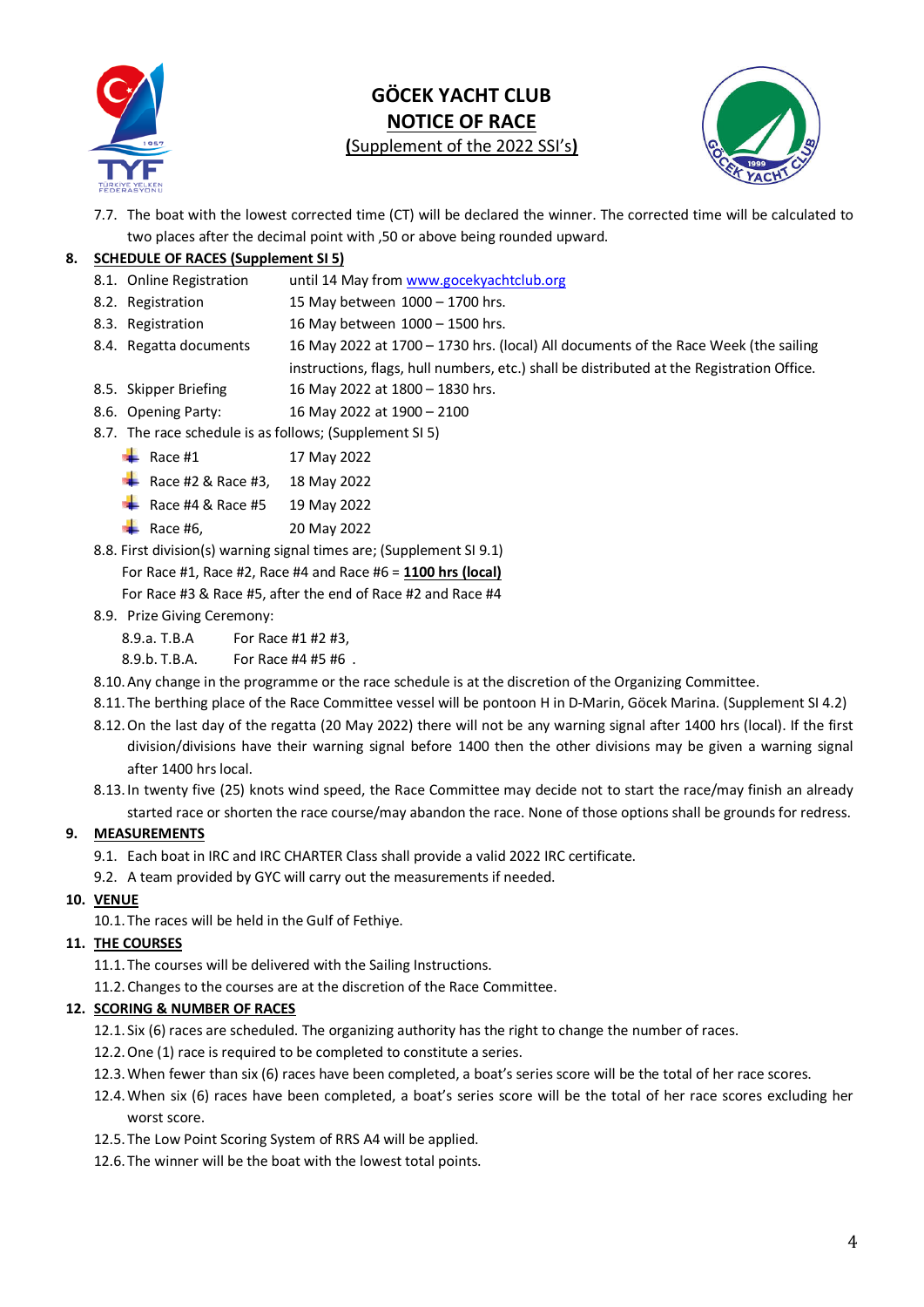



12.7. In case of a tie between boats, RRS A8 will be applied to break the tie.

# **13. BERTHING**

- 13.1.Participating boats may moor in D-Marin, Göcek Marina free of charge on the outside of H pontoon from 16 May 2022, 0900 hrs to 21 May 2022, 1200 hrs.
- 13.2.Mooring in D-Marin Göcek Marina after 60th entry cannot be guaranteed.
- 13.3. If there is bad weather and/or sea conditions during the race dates, it should be considered that H pontoon is open to the sea and the marina is not responsible for the safety of the boats.
- 13.4. Each boat owner / charterer is responsible for ensuring the safety of his/her boat and taking the boat to a secure marina or bay. In addition, any other risks that may occur whilst moored in D-Marin Göcek Marina during the time stipulated above are the responsibility of the participants and D-Marin Göcek Marina accept no responsibility.
- 13.5.D-Marin Göcek Marina must be supplied with the following documents on arrival of the boats:
	- 13.5.a. Port Registration deed or Custom Boat Registration Certificate or Certificate of tonnage.
	- 13.5.b. Permit Range (Transit Log)
	- 13.5.c. Insurance Policy

# **14. (DP) HAUL-OUT RESTRICTIONS**

**15.** By 0900 on 16 May 2022 all boats shall be afloat. Hauling out after that time shall be done only with written permission from the Race Committee according to its terms.

#### **16. (DP) DIVING EQUIPMENT AND PLASTIC POOLS**

**17.** Without prior written permission of the Race Committee, underwater breathing apparatus and plastic pools or their equivalent shall not be used around any participating boat between the preparatory signal of the first race and the end of the Race Week.

# **18. (DP) RADIO COMMUNICATION**

- 18.1. It is mandatory to have a VHF marine radio and to keep it on during the races. All boats should listen to VHF Channel 71.
- 18.2. Except in an emergency, a boat shall not make radio transmissions while racing. This restriction also applies to mobile telephones.

# **19. (NP) PRIZES**

19.1. Division Prizes:

19.1.a.After each race, a prize will be awarded to the winner of each division.

19.1.b.At the end of the race series, the first three places will be awarded in each division.

#### 19.2.BCT (Best Corrected Time) Prize: **(only for IRC Class)**

- 19.2.a. In  $22^{nd}$  Gocek Spring Race Week there will be two (2) BCT Awards;
	- 19.2.a.i. Sarık Tara BCT Prize.
	- 19.2.a.ii. GYC BCT Prize
	- 19.2.a.iii. BCT division groups' determination will be made by the OA in accordance with the number of the entries of IRC class. **It will be final and cannot be disputed.**
- 19.2.b. All yachts of IRC class sailed by; Only races with same start and same identical courses at same time limit, Scoring as a one division,
- 19.2.c. This prize will be given to the yacht that ranks first in the general classification in the BCT in IRC class.
- 19.2.d. **In BCT calculation,** if a division's race is abandoned all boats in that division will be scored as DNF (This changes RRS 35, A4, and A5).
- 19.2.e. If any race of any IRC division's course is shortened or time limit is extended for any reason, then for BCT Prize calculations it will be considered that race has not been sailed for this/these division(s)
- 19.2.f. Notice of race article12 shall also apply to BCT Prizes.
- 19.3. Special Prize: Additional prizes may be awarded according to the Organizing Authority's decisions.